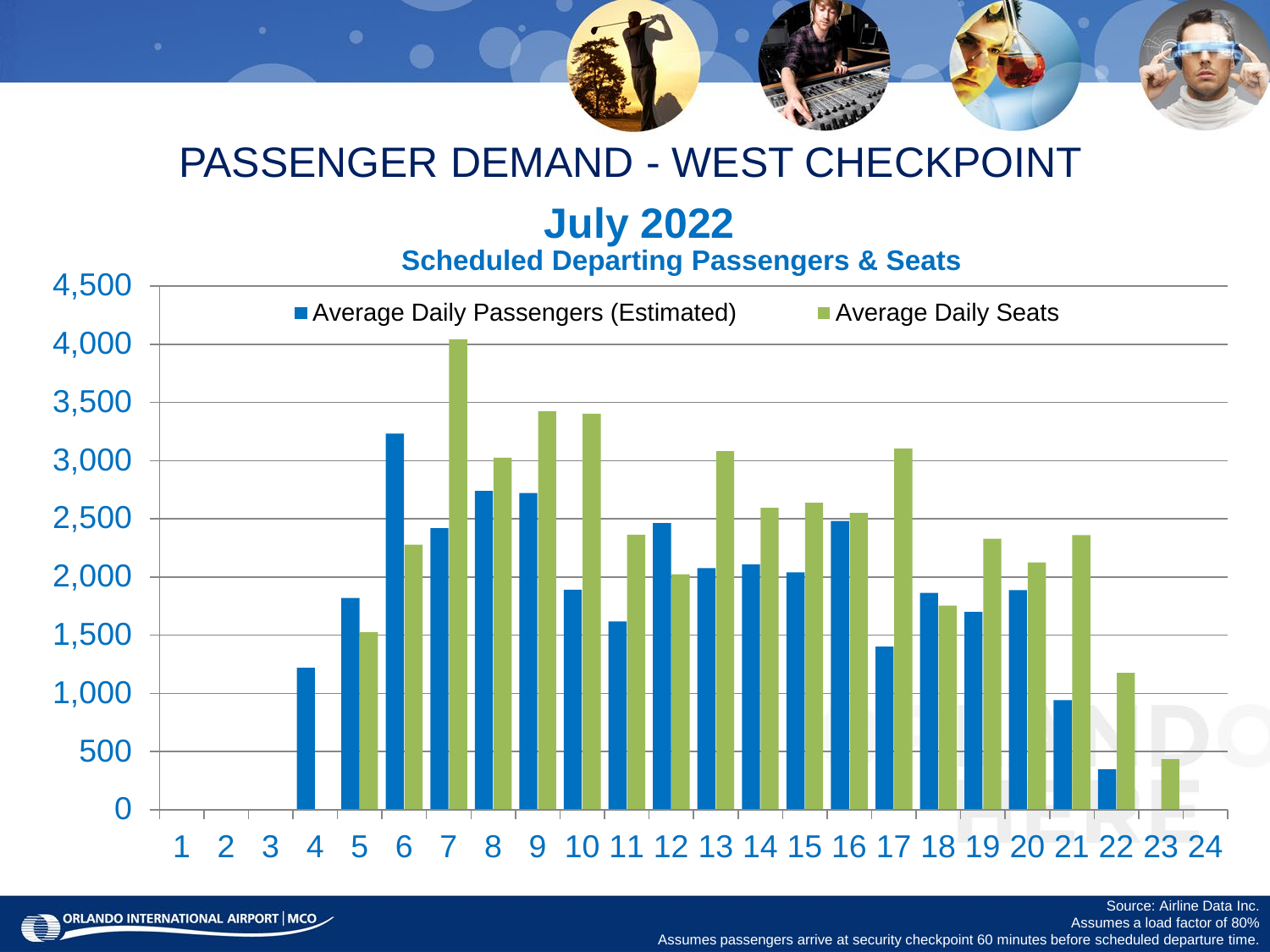## PASSENGER DEMAND - EAST CHECKPOINT

# **July 2022**

**Scheduled Departing Passengers & Seats**



ORLANDO INTERNATIONAL AIRPORT MCO

Assumes a load factor of 80% Assumes passengers arrive at security checkpoint 60 minutes before scheduled departure time.

Source: Airline Data Inc.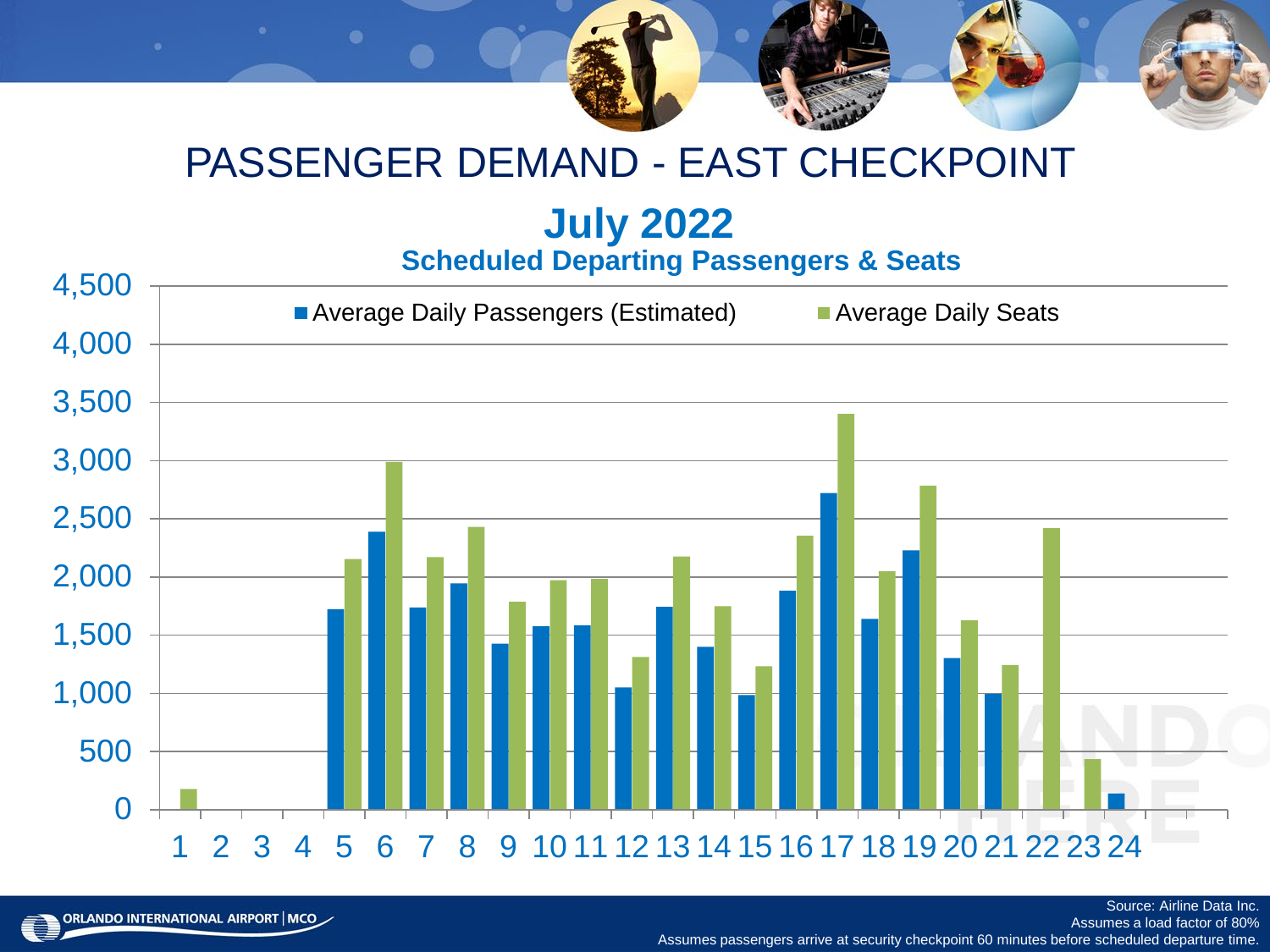| Location                | <b>Hour</b> | <b>Mon</b> | <b>Tue</b> | <b>Wed</b> | <b>Thu</b> | <u>Fri</u> | <b>Sat</b> | Sun    | <b>Week</b> | <b>Average</b> | Percent |
|-------------------------|-------------|------------|------------|------------|------------|------------|------------|--------|-------------|----------------|---------|
| Airside 1               |             |            |            |            |            |            |            |        |             |                |         |
|                         | 4:00        | 309        | 344        | 160        | 309        | 160        | 642        | 304    | 2,227       | 318            | 2.0%    |
|                         | 5:00        | 1,408      | 1,115      | 966        | 1,264      | 1,408      | 450        | 1,229  | 7,840       | 1,120          | 7.0%    |
|                         | 6:00        | 1,113      | 983        | 1,478      | 1,243      | 1,594      | 1,460      | 1,651  | 9,523       | 1,360          | 8.6%    |
|                         | 7:00        | 1,647      | 1,150      | 1,190      | 1,284      | 1,284      | 1,022      | 1,260  | 8,836       | 1,262          | 7.9%    |
|                         | 8:00        | 1,137      | 1,250      | 1,102      | 839        | 1,137      | 1,246      | 804    | 7,514       | 1,073          | 6.7%    |
|                         | 9:00        | 945        | 652        | 1,018      | 1,129      | 1,172      | 1,186      | 1,351  | 7,454       | 1,065          | 6.7%    |
|                         | 10:00       | 870        | 1,168      | 1,019      | 1,014      | 1,203      | 741        | 1,222  | 7,238       | 1,034          | 6.5%    |
|                         | 11:00       | 586        | 702        | 486        | 555        | 623        | 690        | 555    | 4,198       | 600            | 3.8%    |
|                         | 12:00       | 1,228      | 911        | 1,060      | 1,023      | 1,079      | 954        | 930    | 7,186       | 1,027          | 6.5%    |
|                         | 13:00       | 818        | 1,150      | 1,264      | 966        | 1,115      | 998        | 1,115  | 7,427       | 1,061          | 6.7%    |
|                         | 14:00       | 794        | 1,002      | 738        | 1,223      | 645        | 1,016      | 890    | 6,308       | 901            | 5.7%    |
|                         | 15:00       | 792        | 738        | 589        | 643        | 792        | 533        | 678    | 4,765       | 681            | 4.3%    |
|                         | 16:00       | 536        | 499        | 648        | 499        | 648        | 797        | 643    | 4,270       | 610            | 3.8%    |
|                         | 17:00       | 384        | 344        | 160        | 605        | 197        | 410        | 499    | 2,598       | 371            | 2.3%    |
|                         | 18:00       | 594        | 538        | 538        | 722        | 594        | 557        | 594    | 4,134       | 591            | 3.7%    |
|                         | 19:00       | 1,029      | 1,010      | 790        | 654        | 1,069      | 1,034      | 998    | 6,584       | 941            | 5.9%    |
|                         | 20:00       | 642        | 642        | 642        | 885        | 606        | 806        | 885    | 5,107       | 730            | 4.6%    |
|                         | 21:00       | 888        | 909        | 928        | 779        | 923        | 590        | 666    | 5,683       | 812            | 5.1%    |
|                         | 22:00       | 368        | 298        | 517        | 149        | 368        | 368        | 368    | 2,435       | 348            | 2.2%    |
|                         |             |            |            |            |            |            |            |        |             |                |         |
| <b>Airside Total</b>    |             | 16,086     | 15,406     | 15,292     | 15,786     | 16,618     | 15,499     | 16,644 | 111,330     | 15,904         |         |
|                         |             |            |            |            |            |            |            |        |             |                |         |
| <b>Daily Percentage</b> |             | 14.4%      | 13.8%      | 13.7%      | 14.2%      | 14.9%      | 13.9%      | 15.0%  |             |                |         |
|                         |             |            |            |            |            |            |            |        |             |                |         |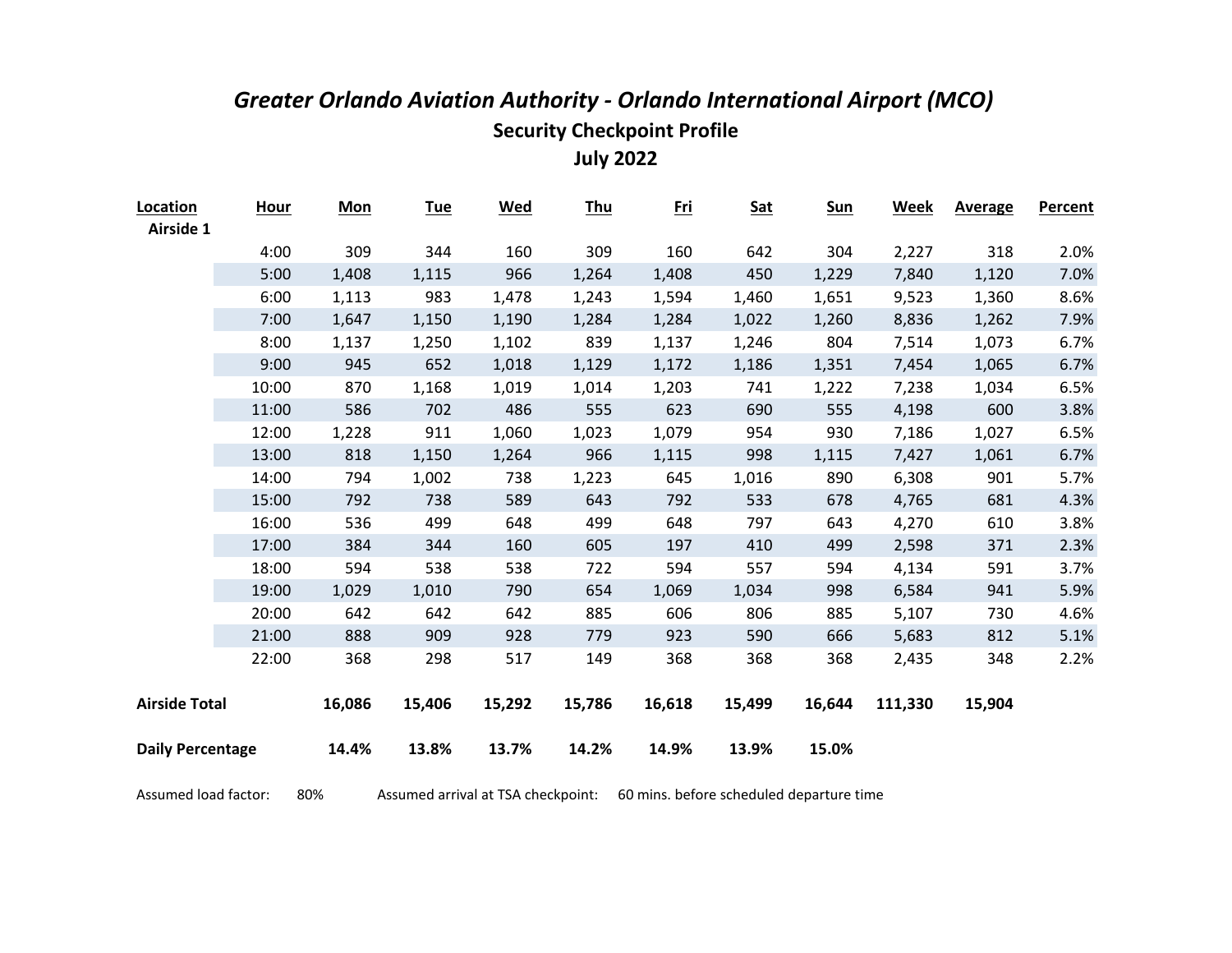| Location                | <b>Hour</b> | <b>Mon</b> | <u>Tue</u> | <b>Wed</b> | <u>Thu</u> | <u>Fri</u> | <b>Sat</b> | <b>Sun</b> | <b>Week</b> | <b>Average</b> | Percent |
|-------------------------|-------------|------------|------------|------------|------------|------------|------------|------------|-------------|----------------|---------|
| <b>Airside 2</b>        |             |            |            |            |            |            |            |            |             |                |         |
|                         | 5:00        | 1,195      | 1,195      | 1,195      | 1,195      | 1,195      | 1,284      | 1,081      | 8,341       | 1,192          | 8.4%    |
|                         | 6:00        | 1,341      | 1,223      | 1,223      | 1,341      | 1,326      | 1,481      | 1,341      | 9,275       | 1,325          | 9.4%    |
|                         | 7:00        | 940        | 789        | 789        | 940        | 940        | 1,423      | 940        | 6,761       | 966            | 6.8%    |
|                         | 8:00        | 1,274      | 1,274      | 1,274      | 1,274      | 1,274      | 1,618      | 1,274      | 9,264       | 1,323          | 9.4%    |
|                         | 9:00        | 674        | 674        | 792        | 674        | 674        | 1,158      | 674        | 5,322       | 760            | 5.4%    |
|                         | 10:00       | 623        | 741        | 623        | 623        | 623        | 878        | 623        | 4,734       | 676            | 4.8%    |
|                         | 11:00       | 623        | 623        | 623        | 623        | 623        | 763        | 623        | 4,502       | 643            | 4.6%    |
|                         | 12:00       | 369        | 369        | 369        | 369        | 369        | 1,161      | 369        | 3,374       | 482            | 3.4%    |
|                         | 13:00       | 906        | 789        | 789        | 906        | 906        | 1,246      | 906        | 6,450       | 921            | 6.5%    |
|                         | 14:00       | 546        | 394        | 394        | 546        | 546        | 1,563      | 546        | 4,534       | 648            | 4.6%    |
|                         | 15:00       | 372        | 254        | 254        | 254        | 372        | 855        | 254        | 2,617       | 374            | 2.6%    |
|                         | 16:00       | 677        | 677        | 677        | 677        | 677        | 1,071      | 677        | 5,132       | 733            | 5.2%    |
|                         | 17:00       | 954        | 969        | 969        | 954        | 954        | 1,046      | 954        | 6,798       | 971            | 6.9%    |
|                         | 18:00       | 397        | 397        | 397        | 397        | 397        | 1,300      | 397        | 3,681       | 526            | 3.7%    |
|                         | 19:00       | 969        | 969        | 969        | 969        | 969        | 766        | 969        | 6,578       | 940            | 6.6%    |
|                         | 20:00       | 789        | 789        | 789        | 789        | 789        | 966        | 789        | 5,699       | 814            | 5.8%    |
|                         | 21:00       | 763        | 763        | 763        | 763        | 763        | 1,310      | 763        | 5,889       | 841            | 6.0%    |
|                         |             |            |            |            |            |            |            |            |             |                |         |
| <b>Airside Total</b>    |             | 13,412     | 12,890     | 12,890     | 13,294     | 13,397     | 19,888     | 13,180     | 98,950      | 14,136         |         |
|                         |             |            |            |            |            |            |            |            |             |                |         |
| <b>Daily Percentage</b> |             | 13.6%      | 13.0%      | 13.0%      | 13.4%      | 13.5%      | 20.1%      | 13.3%      |             |                |         |
|                         |             |            |            |            |            |            |            |            |             |                |         |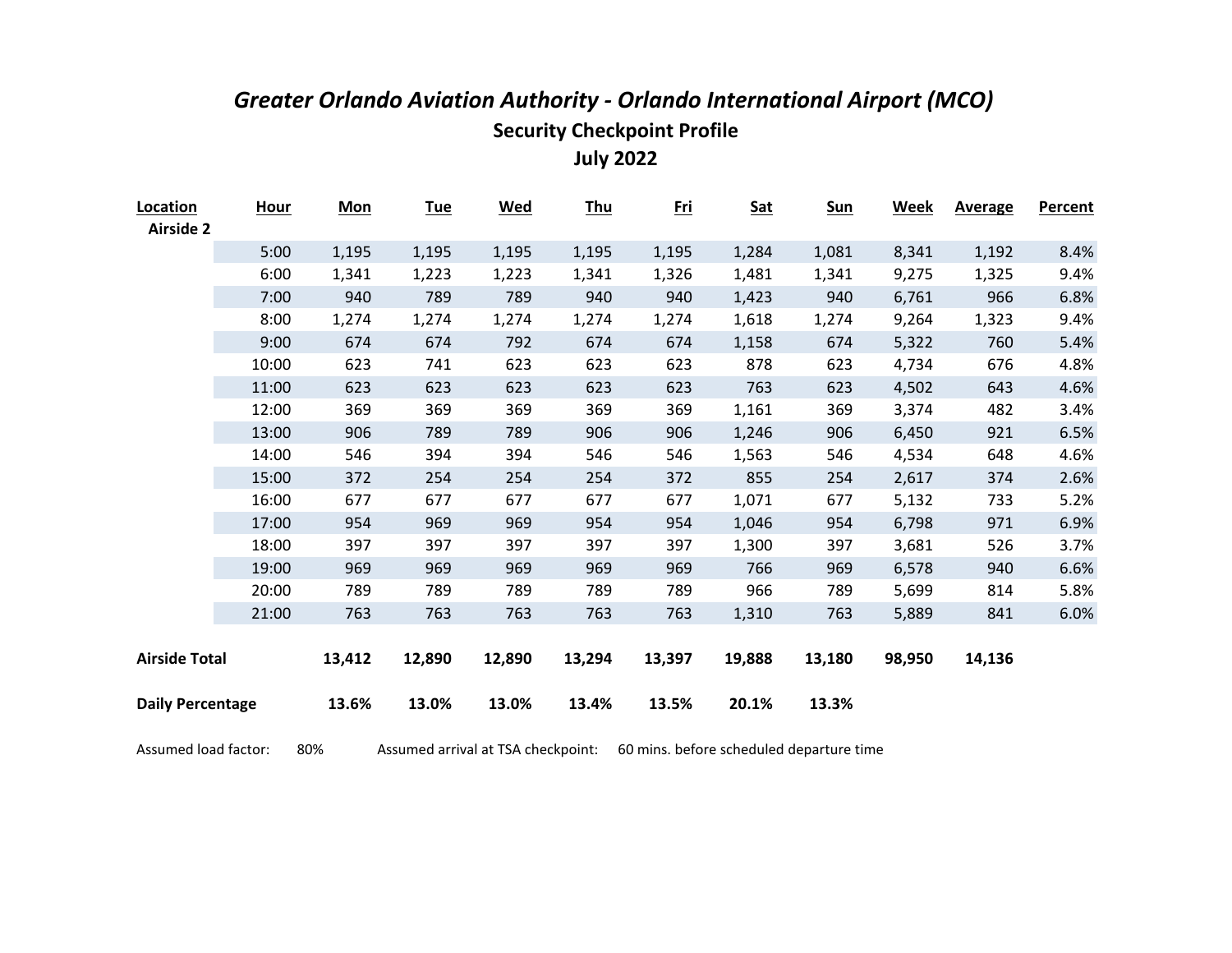| Location                | <b>Hour</b> | <b>Mon</b> | <b>Tue</b> | <b>Wed</b> | <b>Thu</b> | <u>Fri</u> | <b>Sat</b> | <b>Sun</b> | <b>Week</b> | <b>Average</b> | Percent |
|-------------------------|-------------|------------|------------|------------|------------|------------|------------|------------|-------------|----------------|---------|
| <b>Airside 3</b>        |             |            |            |            |            |            |            |            |             |                |         |
|                         | 4:00        | 901        | 901        | 901        | 901        | 901        | 901        | 901        | 6,306       | 901            | 4.3%    |
|                         | 5:00        | 629        | 811        | 811        | 629        | 629        | 629        | 762        | 4,899       | 700            | 3.3%    |
|                         | 6:00        | 1,805      | 1,921      | 1,805      | 1,987      | 1,805      | 1,938      | 1,831      | 13,091      | 1,870          | 8.8%    |
|                         | 7:00        | 1,168      | 986        | 1,131      | 1,168      | 1,284      | 1,363      | 1,168      | 8,268       | 1,181          | 5.6%    |
|                         | 8:00        | 1,796      | 1,650      | 1,661      | 1,661      | 1,690      | 1,545      | 1,650      | 11,654      | 1,665          | 7.9%    |
|                         | 9:00        | 1,632      | 1,632      | 1,632      | 1,632      | 1,632      | 1,789      | 1,632      | 11,581      | 1,654          | 7.8%    |
|                         | 10:00       | 762        | 1,027      | 882        | 907        | 762        | 731        | 907        | 5,978       | 854            | 4.0%    |
|                         | 11:00       | 1,024      | 992        | 1,024      | 1,024      | 1,024      | 1,024      | 1,024      | 7,136       | 1,019          | 4.8%    |
|                         | 12:00       | 1,548      | 1,366      | 1,250      | 1,548      | 1,548      | 1,250      | 1,548      | 10,057      | 1,437          | 6.8%    |
|                         | 13:00       | 981        | 981        | 1,126      | 981        | 981        | 1,054      | 981        | 7,085       | 1,012          | 4.8%    |
|                         | 14:00       | 1,187      | 1,187      | 1,187      | 1,187      | 1,187      | 1,333      | 1,187      | 8,456       | 1,208          | 5.7%    |
|                         | 15:00       | 1,314      | 1,314      | 1,314      | 1,314      | 1,314      | 1,466      | 1,314      | 9,347       | 1,335          | 6.3%    |
|                         | 16:00       | 1,895      | 1,895      | 1,895      | 1,895      | 1,895      | 1,739      | 1,885      | 13,100      | 1,871          | 8.8%    |
|                         | 17:00       | 1,150      | 998        | 998        | 1,150      | 1,150      | 1,194      | 1,194      | 7,831       | 1,119          | 5.3%    |
|                         | 18:00       | 1,331      | 1,179      | 1,063      | 1,331      | 1,331      | 1,342      | 1,331      | 8,909       | 1,273          | 6.0%    |
|                         | 19:00       | 720        | 720        | 836        | 720        | 720        | 872        | 720        | 5,308       | 758            | 3.6%    |
|                         | 20:00       | 1,159      | 1,159      | 1,159      | 1,159      | 1,159      | 1,159      | 1,159      | 8,114       | 1,159          | 5.5%    |
|                         | 21:00       | 146        | 146        | 146        | 146        | 146        | 146        | 146        | 1,019       | 146            | 0.7%    |
|                         |             |            |            |            |            |            |            |            |             |                |         |
| <b>Airside Total</b>    |             | 21,146     | 20,864     | 20,820     | 21,339     | 21,157     | 21,473     | 21,339     | 148,138     | 21,163         |         |
| <b>Daily Percentage</b> |             | 14.3%      | 14.1%      | 14.1%      | 14.4%      | 14.3%      | 14.5%      | 14.4%      |             |                |         |
|                         |             |            |            |            |            |            |            |            |             |                |         |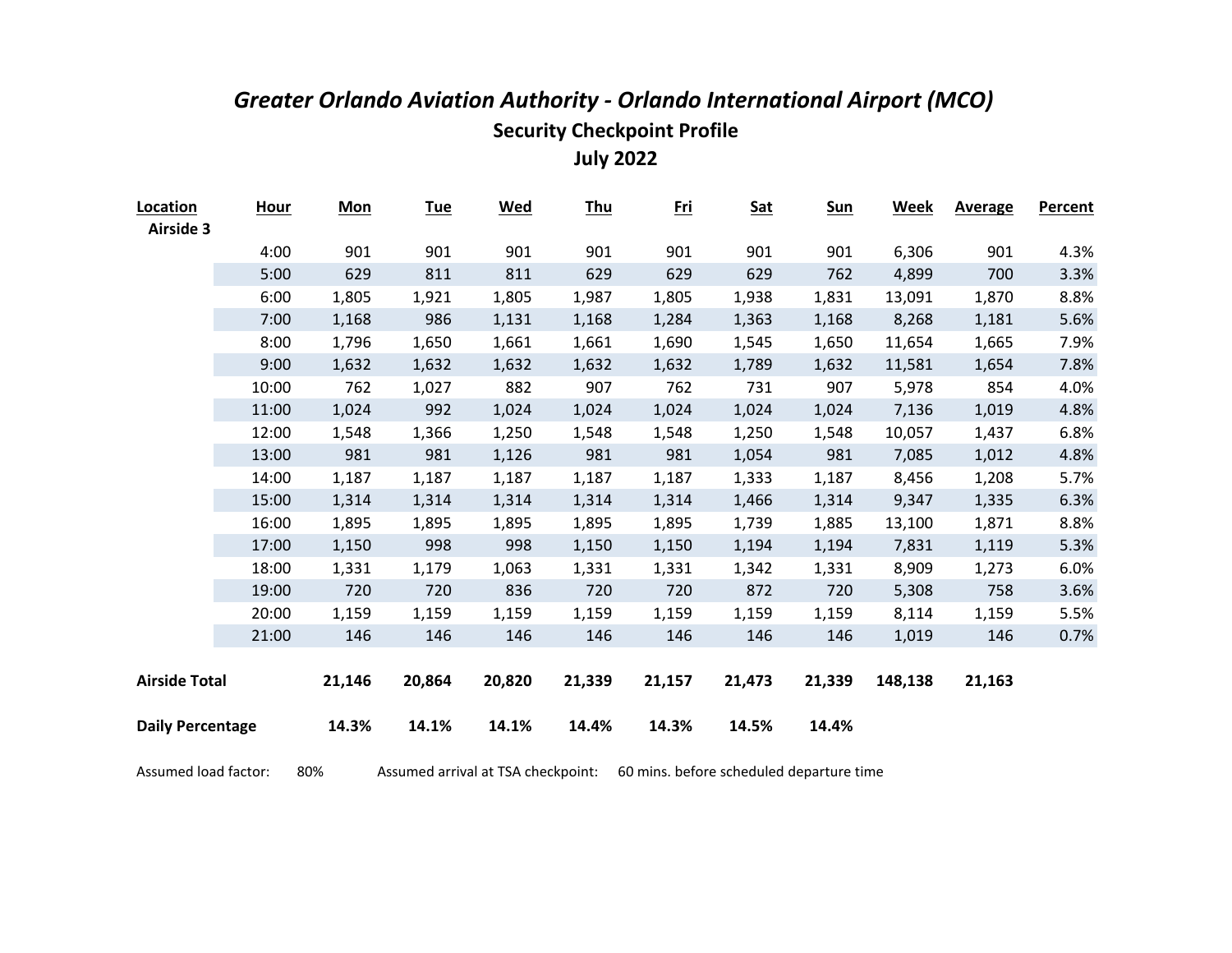| Location                | <b>Hour</b> | <b>Mon</b> | <b>Tue</b> | <u>Wed</u> | <b>Thu</b> | <u>Fri</u> | <b>Sat</b> | <u>Sun</u>  | <b>Week</b> | <b>Average</b> | <b>Percent</b> |
|-------------------------|-------------|------------|------------|------------|------------|------------|------------|-------------|-------------|----------------|----------------|
| <b>Airside 4</b>        |             |            |            |            |            |            |            |             |             |                |                |
|                         | 0:00        | 198        | 0          | 198        | 198        | 198        | 198        | $\mathbf 0$ | 988         | 141            | 1.0%           |
|                         | 5:00        | 544        | 544        | 544        | 544        | 544        | 544        | 465         | 3,729       | 533            | 3.7%           |
|                         | 6:00        | 1,048      | 1,048      | 1,048      | 1,048      | 1,048      | 1,048      | 1,176       | 7,464       | 1,066          | 7.5%           |
|                         | 7:00        | 767        | 772        | 772        | 772        | 772        | 767        | 772         | 5,394       | 771            | 5.4%           |
|                         | 8:00        | 718        | 678        | 569        | 569        | 729        | 678        | 569         | 4,508       | 644            | 4.5%           |
|                         | 9:00        | 677        | 637        | 637        | 677        | 637        | 637        | 776         | 4,677       | 668            | 4.7%           |
|                         | 10:00       | 909        | 909        | 904        | 904        | 909        | 1,058      | 909         | 6,501       | 929            | 6.5%           |
|                         | 11:00       | 1,042      | 902        | 753        | 1,190      | 753        | 753        | 902         | 6,294       | 899            | 6.3%           |
|                         | 12:00       | 569        | 441        | 606        | 551        | 708        | 583        | 708         | 4,166       | 595            | 4.2%           |
|                         | 13:00       | 708        | 953        | 857        | 713        | 708        | 708        | 708         | 5,354       | 765            | 5.4%           |
|                         | 14:00       | 878        | 698        | 698        | 738        | 838        | 698        | 698         | 5,249       | 750            | 5.3%           |
|                         | 15:00       | 609        | 609        | 609        | 609        | 609        | 637        | 609         | 4,290       | 613            | 4.3%           |
|                         | 16:00       | 1,188      | 1,030      | 1,061      | 1,050      | 1,168      | 1,066      | 1,282       | 7,844       | 1,121          | 7.9%           |
|                         | 17:00       | 1,932      | 1,361      | 1,481      | 1,662      | 2,081      | 1,653      | 1,611       | 11,781      | 1,683          | 11.8%          |
|                         | 18:00       | 1,094      | 1,070      | 950        | 1,214      | 1,190      | 1,070      | 1,048       | 7,634       | 1,091          | 7.7%           |
|                         | 19:00       | 1,178      | 962        | 1,368      | 1,540      | 990        | 1,566      | 1,668       | 9,271       | 1,324          | 9.3%           |
|                         | 20:00       | 595        | 153        | 588        | 312        | 595        | 435        | 747         | 3,426       | 489            | 3.4%           |
|                         | 21:00       | 154        | 154        | 154        | 154        | 154        | 154        | 154         | 1,075       | 154            | 1.1%           |
|                         |             |            |            |            |            |            |            |             |             |                |                |
| <b>Airside Total</b>    |             | 14,806     | 12,919     | 13,794     | 14,444     | 14,629     | 14,250     | 14,801      | 99,643      | 14,235         |                |
|                         |             |            |            |            |            |            |            |             |             |                |                |
| <b>Daily Percentage</b> |             | 14.9%      | 13.0%      | 13.8%      | 14.5%      | 14.7%      | 14.3%      | 14.9%       |             |                |                |
|                         |             |            |            |            |            |            |            |             |             |                |                |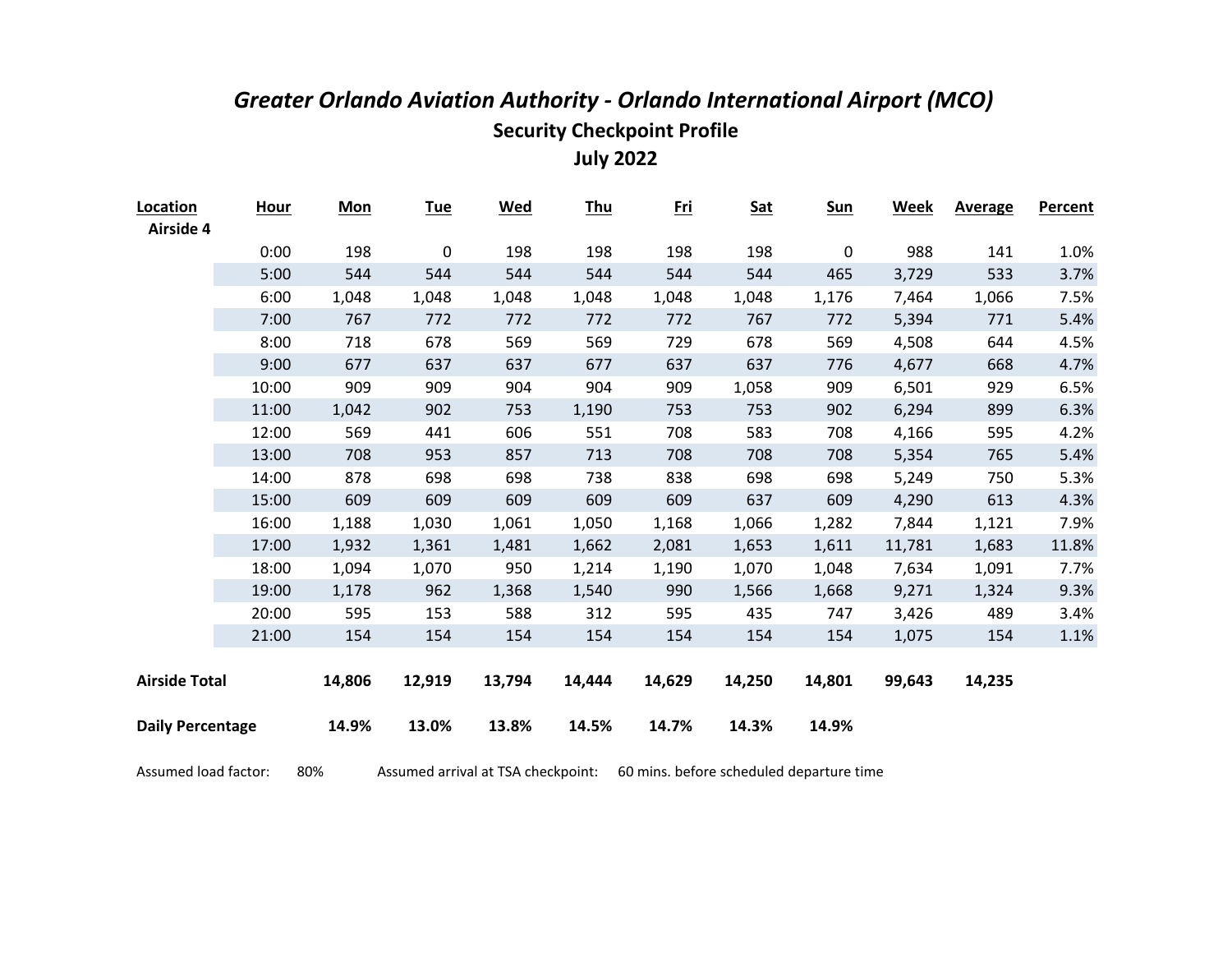| Location                | <b>Hour</b> | <b>Mon</b> | <b>Tue</b> | <b>Wed</b> | <b>Thu</b> | <u>Fri</u> | <b>Sat</b> | <b>Sun</b> | Week    | <b>Average</b> | <b>Percent</b> |
|-------------------------|-------------|------------|------------|------------|------------|------------|------------|------------|---------|----------------|----------------|
| A-Side                  |             |            |            |            |            |            |            |            |         |                |                |
|                         | 4:00        | 309        | 344        | 160        | 309        | 160        | 642        | 304        | 2,227   | 318            | 1.1%           |
|                         | 5:00        | 2,603      | 2,310      | 2,162      | 2,459      | 2,603      | 1,734      | 2,310      | 16,181  | 2,312          | 7.7%           |
|                         | 6:00        | 2,454      | 2,206      | 2,702      | 2,584      | 2,920      | 2,941      | 2,992      | 18,798  | 2,685          | 8.9%           |
|                         | 7:00        | 2,587      | 1,938      | 1,978      | 2,224      | 2,224      | 2,445      | 2,200      | 15,597  | 2,228          | 7.4%           |
|                         | 8:00        | 2,411      | 2,525      | 2,376      | 2,114      | 2,411      | 2,863      | 2,078      | 16,778  | 2,397          | 8.0%           |
|                         | 9:00        | 1,619      | 1,326      | 1,810      | 1,803      | 1,846      | 2,344      | 2,026      | 12,775  | 1,825          | 6.1%           |
|                         | 10:00       | 1,494      | 1,909      | 1,642      | 1,638      | 1,826      | 1,618      | 1,846      | 11,973  | 1,710          | 5.7%           |
|                         | 11:00       | 1,210      | 1,326      | 1,109      | 1,178      | 1,246      | 1,454      | 1,178      | 8,701   | 1,243          | 4.1%           |
|                         | 12:00       | 1,597      | 1,280      | 1,429      | 1,392      | 1,448      | 2,115      | 1,299      | 10,560  | 1,509          | 5.0%           |
|                         | 13:00       | 1,724      | 1,939      | 2,053      | 1,873      | 2,022      | 2,245      | 2,022      | 13,877  | 1,982          | 6.6%           |
|                         | 14:00       | 1,339      | 1,397      | 1,132      | 1,769      | 1,190      | 2,579      | 1,436      | 10,842  | 1,549          | 5.2%           |
|                         | 15:00       | 1,164      | 992        | 843        | 898        | 1,164      | 1,388      | 933        | 7,382   | 1,055          | 3.5%           |
|                         | 16:00       | 1,213      | 1,176      | 1,325      | 1,176      | 1,325      | 1,868      | 1,320      | 9,402   | 1,343          | 4.5%           |
|                         | 17:00       | 1,338      | 1,313      | 1,129      | 1,558      | 1,150      | 1,455      | 1,453      | 9,396   | 1,342          | 4.5%           |
|                         | 18:00       | 990        | 934        | 934        | 1,118      | 990        | 1,857      | 990        | 7,815   | 1,116          | 3.7%           |
|                         | 19:00       | 1,998      | 1,979      | 1,759      | 1,622      | 2,038      | 1,799      | 1,967      | 13,162  | 1,880          | 6.3%           |
|                         | 20:00       | 1,430      | 1,430      | 1,430      | 1,674      | 1,395      | 1,773      | 1,674      | 10,806  | 1,544          | 5.1%           |
|                         | 21:00       | 1,651      | 1,672      | 1,691      | 1,542      | 1,686      | 1,900      | 1,429      | 11,572  | 1,653          | 5.5%           |
|                         | 22:00       | 368        | 298        | 517        | 149        | 368        | 368        | 368        | 2,435   | 348            | 1.2%           |
|                         |             |            |            |            |            |            |            |            |         |                |                |
| <b>A-Side Total</b>     |             | 29,498     | 28,295     | 28,182     | 29,080     | 30,014     | 35,387     | 29,824     | 210,281 | 30,040         |                |
|                         |             |            |            |            |            |            |            |            |         |                |                |
| <b>Daily Percentage</b> |             | 14.0%      | 13.5%      | 13.4%      | 13.8%      | 14.3%      | 16.8%      | 14.2%      |         |                |                |
|                         |             |            |            |            |            |            |            |            |         |                |                |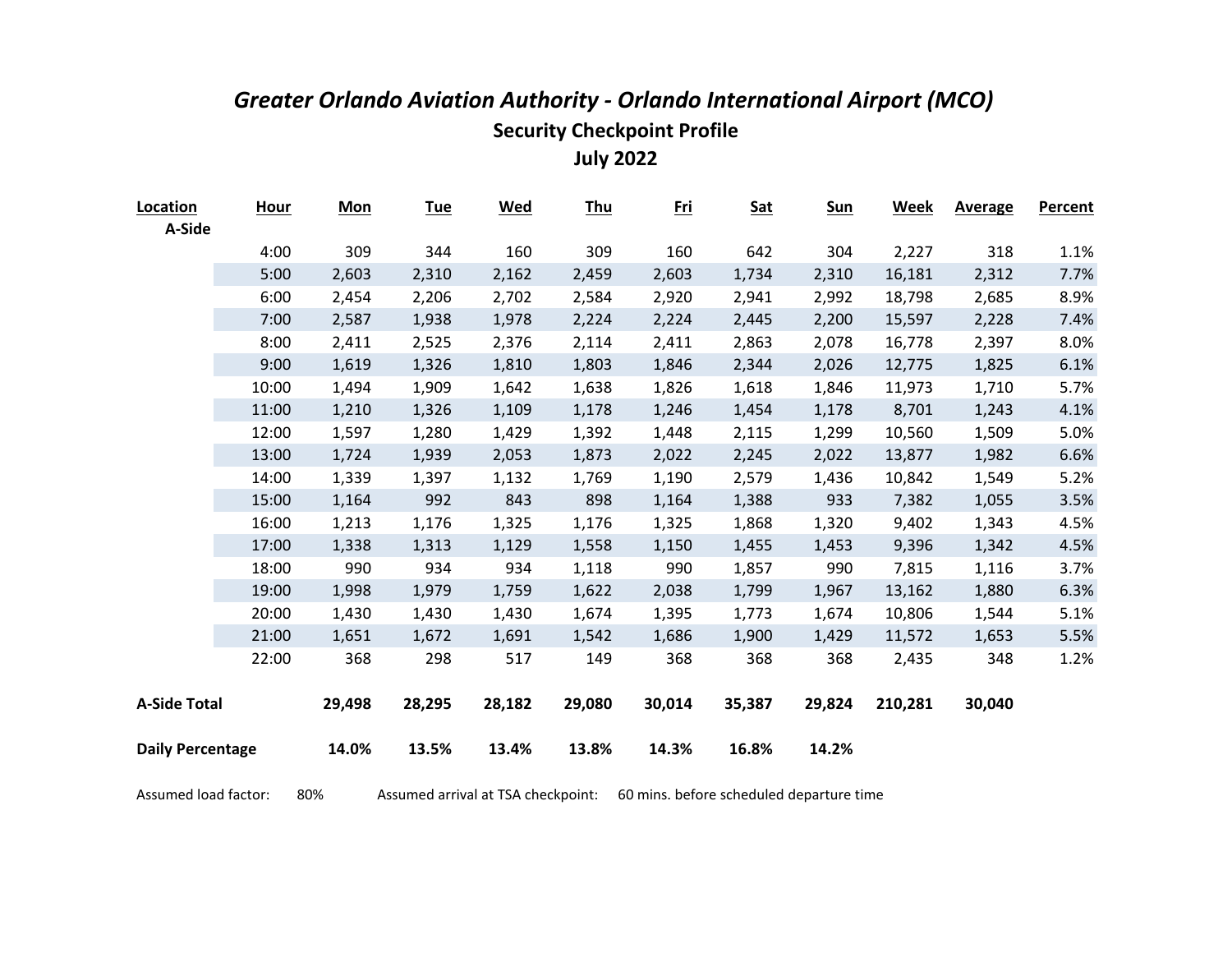| Location<br><b>B-Side</b> | <b>Hour</b> | <b>Mon</b> | <u>Tue</u> | <b>Wed</b> | <b>Thu</b> | <u>Fri</u> | <b>Sat</b> | <u>Sun</u>  | <b>Week</b> | <b>Average</b> | Percent |
|---------------------------|-------------|------------|------------|------------|------------|------------|------------|-------------|-------------|----------------|---------|
|                           | 0:00        | 198        | 0          | 198        | 198        | 198        | 198        | $\mathbf 0$ | 988         | 141            | 0.4%    |
|                           | 4:00        | 901        | 901        | 901        | 901        | 901        | 901        | 901         | 6,306       | 901            | 2.5%    |
|                           | 5:00        | 1,173      | 1,355      | 1,355      | 1,173      | 1,173      | 1,173      | 1,226       | 8,628       | 1,233          | 3.5%    |
|                           | 6:00        | 2,853      | 2,969      | 2,853      | 3,035      | 2,853      | 2,986      | 3,007       | 20,555      | 2,936          | 8.3%    |
|                           | 7:00        | 1,935      | 1,758      | 1,903      | 1,940      | 2,056      | 2,130      | 1,940       | 13,662      | 1,952          | 5.5%    |
|                           | 8:00        | 2,514      | 2,328      | 2,230      | 2,230      | 2,419      | 2,222      | 2,219       | 16,162      | 2,309          | 6.5%    |
|                           | 9:00        | 2,309      | 2,269      | 2,269      | 2,309      | 2,269      | 2,426      | 2,408       | 16,258      | 2,323          | 6.6%    |
|                           | 10:00       | 1,670      | 1,936      | 1,786      | 1,811      | 1,670      | 1,789      | 1,816       | 12,478      | 1,783          | 5.0%    |
|                           | 11:00       | 2,066      | 1,894      | 1,777      | 2,214      | 1,777      | 1,777      | 1,926       | 13,430      | 1,919          | 5.4%    |
|                           | 12:00       | 2,117      | 1,806      | 1,855      | 2,099      | 2,256      | 1,833      | 2,256       | 14,222      | 2,032          | 5.7%    |
|                           | 13:00       | 1,689      | 1,934      | 1,983      | 1,694      | 1,689      | 1,762      | 1,689       | 12,439      | 1,777          | 5.0%    |
|                           | 14:00       | 2,066      | 1,886      | 1,886      | 1,926      | 2,026      | 2,031      | 1,886       | 13,705      | 1,958          | 5.5%    |
|                           | 15:00       | 1,922      | 1,922      | 1,922      | 1,922      | 1,922      | 2,102      | 1,922       | 13,637      | 1,948          | 5.5%    |
|                           | 16:00       | 3,083      | 2,926      | 2,956      | 2,945      | 3,063      | 2,805      | 3,166       | 20,944      | 2,992          | 8.5%    |
|                           | 17:00       | 3,082      | 2,358      | 2,478      | 2,812      | 3,230      | 2,846      | 2,805       | 19,612      | 2,802          | 7.9%    |
|                           | 18:00       | 2,425      | 2,249      | 2,013      | 2,545      | 2,521      | 2,411      | 2,379       | 16,542      | 2,363          | 6.7%    |
|                           | 19:00       | 1,898      | 1,682      | 2,204      | 2,260      | 1,710      | 2,438      | 2,388       | 14,579      | 2,083          | 5.9%    |
|                           | 20:00       | 1,754      | 1,312      | 1,747      | 1,471      | 1,754      | 1,594      | 1,906       | 11,540      | 1,649          | 4.7%    |
|                           | 21:00       | 299        | 299        | 299        | 299        | 299        | 299        | 299         | 2,094       | 299            | 0.8%    |
|                           |             |            |            |            |            |            |            |             |             |                |         |
| <b>B-Side Total</b>       |             | 35,952     | 33,783     | 34,614     | 35,783     | 35,786     | 35,723     | 36,140      | 247,782     | 35,397         |         |
| <b>Daily Percentage</b>   |             | 14.5%      | 13.6%      | 14.0%      | 14.4%      | 14.4%      | 14.4%      | 14.6%       |             |                |         |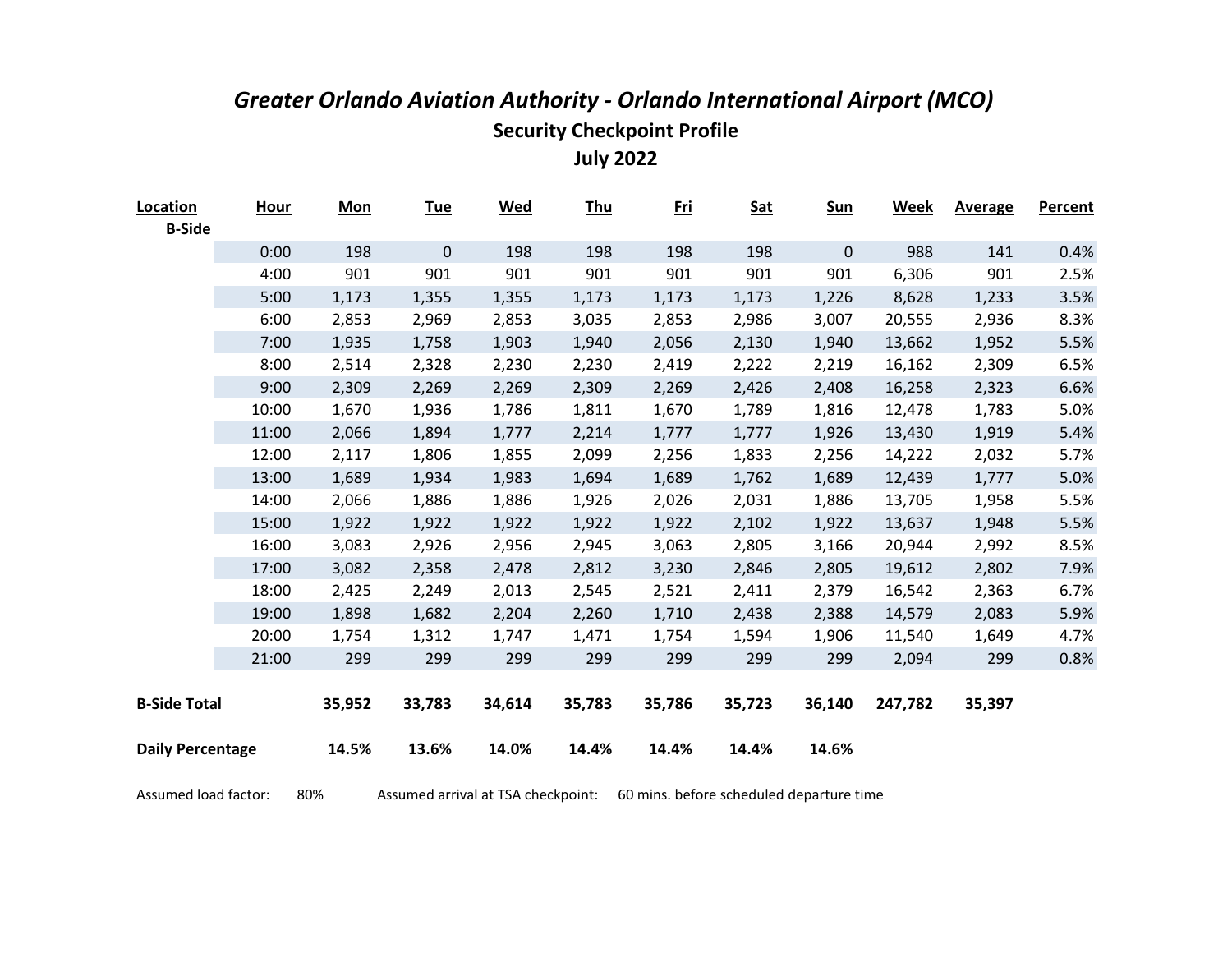| Location                | Hour  | Mon    | <b>Tue</b> | <b>Wed</b> | <b>Thu</b> | <u>Fri</u> | <b>Sat</b> | Sun    | Week    | <b>Average</b> | <b>Percent</b> |
|-------------------------|-------|--------|------------|------------|------------|------------|------------|--------|---------|----------------|----------------|
| <b>West Checkpoint</b>  |       |        |            |            |            |            |            |        |         |                |                |
|                         | 4:00  | 1,210  | 1,245      | 1,061      | 1,210      | 1,061      | 1,542      | 1,205  | 8,533   | 1,219          | 3.3%           |
|                         | 5:00  | 2,037  | 1,926      | 1,778      | 1,893      | 2,037      | 1,078      | 1,990  | 12,739  | 1,820          | 4.9%           |
|                         | 6:00  | 2,918  | 2,904      | 3,283      | 3,230      | 3,399      | 3,398      | 3,482  | 22,614  | 3,231          | 8.7%           |
|                         | 7:00  | 2,815  | 2,135      | 2,321      | 2,452      | 2,568      | 2,385      | 2,428  | 17,104  | 2,443          | 6.6%           |
|                         | 8:00  | 2,933  | 2,901      | 2,762      | 2,500      | 2,827      | 2,790      | 2,454  | 19,168  | 2,738          | 7.4%           |
|                         | 9:00  | 2,577  | 2,284      | 2,650      | 2,761      | 2,804      | 2,975      | 2,983  | 19,034  | 2,719          | 7.3%           |
|                         | 10:00 | 1,632  | 2,195      | 1,901      | 1,922      | 1,965      | 1,472      | 2,130  | 13,216  | 1,888          | 5.1%           |
|                         | 11:00 | 1,610  | 1,694      | 1,510      | 1,579      | 1,647      | 1,714      | 1,579  | 11,334  | 1,619          | 4.4%           |
|                         | 12:00 | 2,776  | 2,277      | 2,310      | 2,571      | 2,627      | 2,204      | 2,478  | 17,243  | 2,463          | 6.6%           |
|                         | 13:00 | 1,798  | 2,131      | 2,390      | 1,947      | 2,096      | 2,053      | 2,096  | 14,512  | 2,073          | 5.6%           |
|                         | 14:00 | 1,981  | 2,190      | 1,925      | 2,410      | 1,832      | 2,349      | 2,078  | 14,764  | 2,109          | 5.7%           |
|                         | 15:00 | 2,106  | 2,051      | 1,902      | 1,957      | 2,106      | 1,998      | 1,992  | 14,112  | 2,016          | 5.4%           |
|                         | 16:00 | 2,431  | 2,394      | 2,543      | 2,394      | 2,543      | 2,536      | 2,528  | 17,370  | 2,481          | 6.7%           |
|                         | 17:00 | 1,534  | 1,342      | 1,158      | 1,754      | 1,346      | 1,603      | 1,693  | 10,430  | 1,490          | 4.0%           |
|                         | 18:00 | 1,925  | 1,717      | 1,601      | 2,053      | 1,925      | 1,898      | 1,925  | 13,043  | 1,863          | 5.0%           |
|                         | 19:00 | 1,749  | 1,730      | 1,626      | 1,374      | 1,789      | 1,906      | 1,718  | 11,892  | 1,699          | 4.6%           |
|                         | 20:00 | 1,801  | 1,801      | 1,801      | 2,044      | 1,766      | 1,966      | 2,044  | 13,222  | 1,889          | 5.1%           |
|                         | 21:00 | 1,034  | 1,054      | 1,074      | 925        | 1,069      | 736        | 811    | 6,702   | 957            | 2.6%           |
|                         | 22:00 | 368    | 298        | 517        | 149        | 368        | 368        | 368    | 2,435   | 348            | 0.9%           |
|                         |       |        |            |            |            |            |            |        |         |                |                |
| <b>Checkpoint Total</b> |       | 37,233 | 36,270     | 36,112     | 37,125     | 37,774     | 36,972     | 37,983 | 259,469 | 37,067         |                |
|                         |       |        |            |            |            |            |            |        |         |                |                |
| <b>Daily Percentage</b> |       | 14.3%  | 14.0%      | 13.9%      | 14.3%      | 14.6%      | 14.2%      | 14.6%  |         |                |                |
|                         |       |        |            |            |            |            |            |        |         |                |                |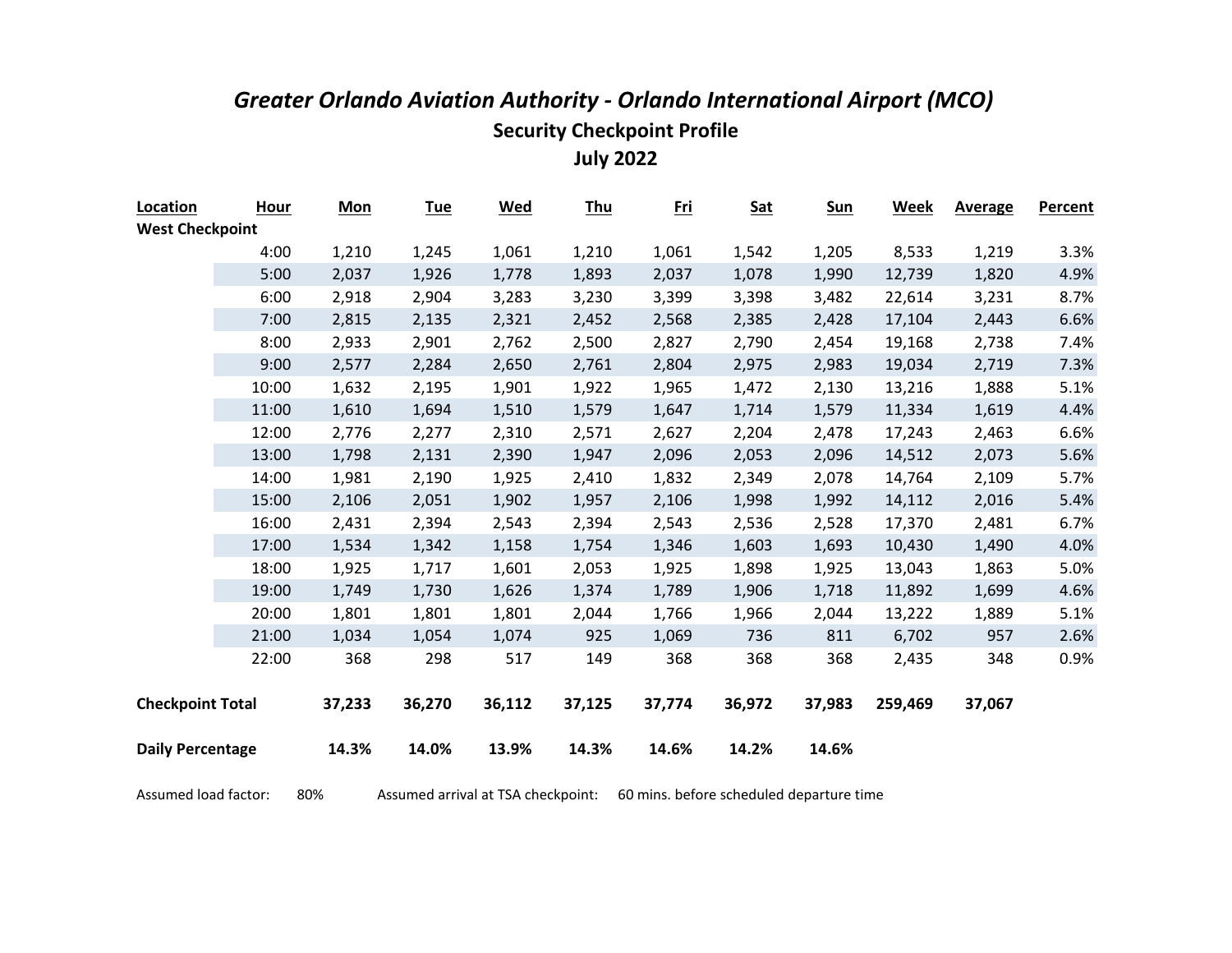| Location                | <b>Hour</b> | <b>Mon</b> | <b>Tue</b>       | <b>Wed</b> | <b>Thu</b> | <u>Fri</u> | <b>Sat</b> | <b>Sun</b>  | <b>Week</b> | <b>Average</b> | <b>Percent</b> |
|-------------------------|-------------|------------|------------------|------------|------------|------------|------------|-------------|-------------|----------------|----------------|
| <b>East Checkpoint</b>  |             |            |                  |            |            |            |            |             |             |                |                |
|                         | 0:00        | 198        | $\boldsymbol{0}$ | 198        | 198        | 198        | 198        | $\mathbf 0$ | 988         | 141            | 0.5%           |
|                         | 5:00        | 1,739      | 1,739            | 1,739      | 1,739      | 1,739      | 1,828      | 1,546       | 12,070      | 1,724          | 6.1%           |
|                         | 6:00        | 2,389      | 2,271            | 2,271      | 2,389      | 2,374      | 2,529      | 2,517       | 16,739      | 2,391          | 8.4%           |
|                         | 7:00        | 1,707      | 1,561            | 1,561      | 1,712      | 1,712      | 2,190      | 1,712       | 12,155      | 1,736          | 6.1%           |
|                         | 8:00        | 1,992      | 1,952            | 1,843      | 1,843      | 2,003      | 2,295      | 1,843       | 13,772      | 1,967          | 6.9%           |
|                         | 9:00        | 1,351      | 1,311            | 1,429      | 1,351      | 1,311      | 1,794      | 1,450       | 9,998       | 1,428          | 5.0%           |
|                         | 10:00       | 1,532      | 1,650            | 1,527      | 1,527      | 1,532      | 1,935      | 1,532       | 11,235      | 1,605          | 5.7%           |
|                         | 11:00       | 1,665      | 1,525            | 1,376      | 1,814      | 1,376      | 1,516      | 1,525       | 10,796      | 1,542          | 5.4%           |
|                         | 12:00       | 938        | 810              | 974        | 920        | 1,077      | 1,744      | 1,077       | 7,539       | 1,077          | 3.8%           |
|                         | 13:00       | 1,614      | 1,742            | 1,646      | 1,619      | 1,614      | 1,954      | 1,614       | 11,804      | 1,686          | 5.9%           |
|                         | 14:00       | 1,424      | 1,093            | 1,093      | 1,284      | 1,384      | 2,262      | 1,244       | 9,783       | 1,398          | 4.9%           |
|                         | 15:00       | 981        | 863              | 863        | 863        | 981        | 1,492      | 863         | 6,906       | 987            | 3.5%           |
|                         | 16:00       | 1,865      | 1,707            | 1,738      | 1,726      | 1,845      | 2,137      | 1,958       | 12,976      | 1,854          | 6.5%           |
|                         | 17:00       | 2,886      | 2,330            | 2,450      | 2,616      | 3,034      | 2,698      | 2,565       | 18,578      | 2,654          | 9.4%           |
|                         | 18:00       | 1,490      | 1,466            | 1,346      | 1,610      | 1,586      | 2,370      | 1,445       | 11,314      | 1,616          | 5.7%           |
|                         | 19:00       | 2,146      | 1,931            | 2,337      | 2,509      | 1,958      | 2,331      | 2,637       | 15,850      | 2,264          | 8.0%           |
|                         | 20:00       | 1,384      | 942              | 1,377      | 1,101      | 1,384      | 1,402      | 1,536       | 9,125       | 1,304          | 4.6%           |
|                         | 21:00       | 917        | 917              | 917        | 917        | 917        | 1,463      | 917         | 6,964       | 995            | 3.5%           |
| <b>Checkpoint Total</b> |             | 28,218     | 25,809           | 26,684     | 27,738     | 28,026     | 34,138     | 27,981      | 198,594     | 28,371         |                |
| <b>Daily Percentage</b> |             | 14.2%      | 13.0%            | 13.4%      | 14.0%      | 14.1%      | 17.2%      | 14.1%       |             |                |                |